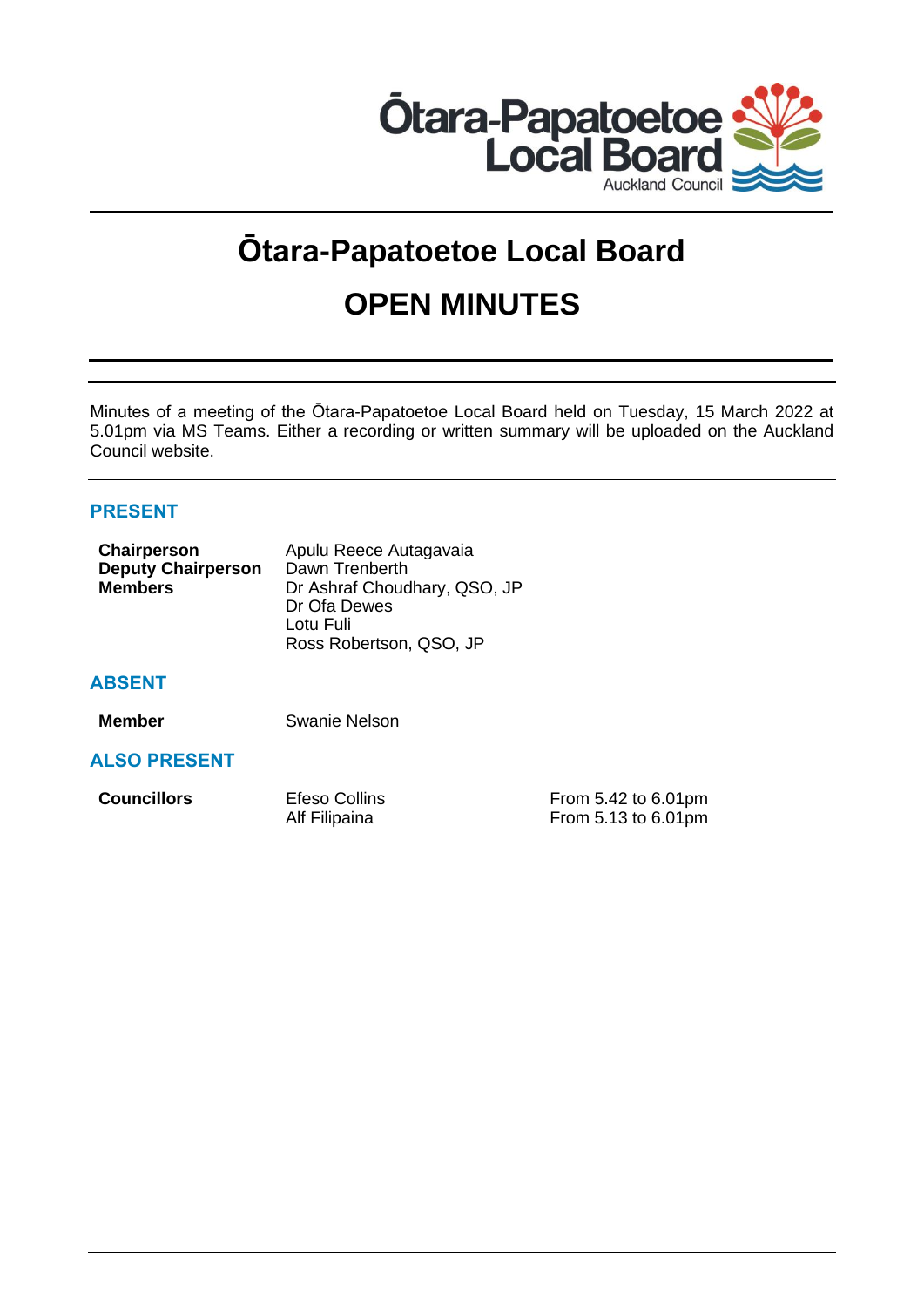

# **1 Welcome**

Chair Apulu Reece Autagavaia opened the meeting with a karakia.

# **2 Apologies**

Resolution number OP/2022/24

MOVED by Chairperson R Autagavaia, seconded by Deputy Chairperson D Trenberth:

# **That the Ōtara-Papatoetoe Local Board:**

**a) accept the apology from Member Swanie Nelson for absence.**

**CARRIED**

# **3 Declaration of Interest**

There were no declarations of interest.

# **4 Confirmation of Minutes**

Resolution number OP/2022/25

MOVED by Chairperson R Autagavaia, seconded by Member R Robertson:

#### **That the Ōtara-Papatoetoe Local Board:**

**a) confirm the ordinary minutes of its meeting, held on Tuesday, 15 February 2022, as true and correct.**

**CARRIED**

#### **5 Leave of Absence**

There were no leaves of absence.

#### **6 Acknowledgements**

# **Dame Valerie Adams**

Two-time Olympic shot put champion Dame Valerie Adams has announced her retirement after a 22-year career in the sport. Dame Valerie, who also won three gold and two silver shot put medals across five Commonwealth Games, was made a Dame Companion of the New Zealand Order of Merit in the 2017 New Years Honours. She was named the supreme award winner at the Halberg Awards for three consecutive years from 2007 and won the same awards' Sportswoman of the Year accolade for seven consecutive years from 2006. In addition to her two Olympic gold medals, Adams claimed an Olympic silver in Rio in 2016 and a bronze in Tokyo last year.

Thank you to Dame Valerie for representing Aotearoa on the international stage. Also, as a Pacific role model who lives and has trained and competed locally, she has inspired many other South Auckland young people to use their talents and reach the highest achievements in sports.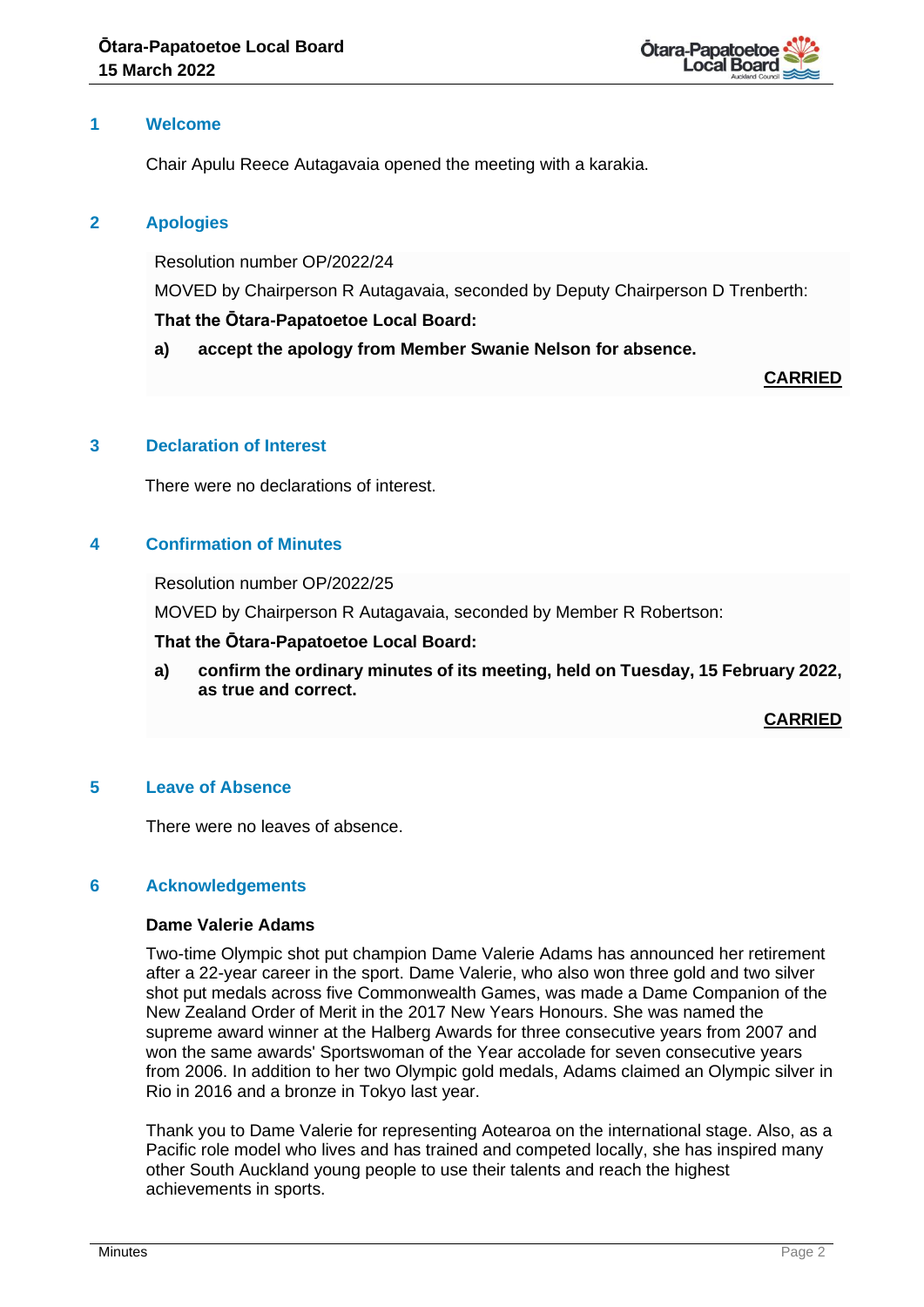

# **7 Petitions**

#### **7.1 Petitions – Victoria Hearn - Get dogs under control in Otara**

Victoria Hearn was in attendance to give a presentation and to table her petition regarding Get dogs under control in Otara.

#### Petition Prayer

"*Get dogs under control in Otara*

*I'm calling for urgent action from Auckland Council to address the issue of uncontrolled dogs in Ōtara before a child gets seriously injured or killed."*

A copy of the presentation and petition has been placed on the official minutes and is available on the Auckland Council website as a minute attachment.

Resolution number OP/2022/26

MOVED by Chairperson R Autagavaia, seconded by Deputy Chairperson D Trenberth:

**That the Ōtara-Papatoetoe Local Board:**

**a) thank Victoria Hearn for her presentation regarding Get dogs under control in Otara and receive the petition.**

#### **CARRIED**

# **Attachments**

- A 15 March 2022: Ōtara-Papatoetoe Local Board Item 7.1 Petition Get dogs under control in Otara - presentation.
- B 15 March 2022: Ōtara-Papatoetoe Local Board Item 7.1 Petition Get dogs under control in Otara - petition.

#### **8 Deputations**

Note: At the chair's discretion item 8.2 was taken before item 8.1.

#### **8.2 Deputation - Business Manukau - Strategic Plan**

Kerry Burridge from Business Manukau and Leigh Auton were in attendance to present to the board. The Business Manukau presentation on pages 181 to 182 of the agenda has been updated.

A copy of the updated presentation has been placed on the official minutes and is available on the Auckland Council website as a minute attachment.

Resolution number OP/2022/27

MOVED by Chairperson R Autagavaia, seconded by Deputy Chairperson D Trenberth:

**That the Ōtara-Papatoetoe Local Board:**

**a) thank Kerry Burridge and Leigh Auton from Business Manukau for their attendance and presentation.**

#### **CARRIED**

# **Attachments**

A 15 March 2022: Ōtara-Papatoetoe Local Board - Item 8.2 Deputation - Business Manukau Strategic Plan updated presentation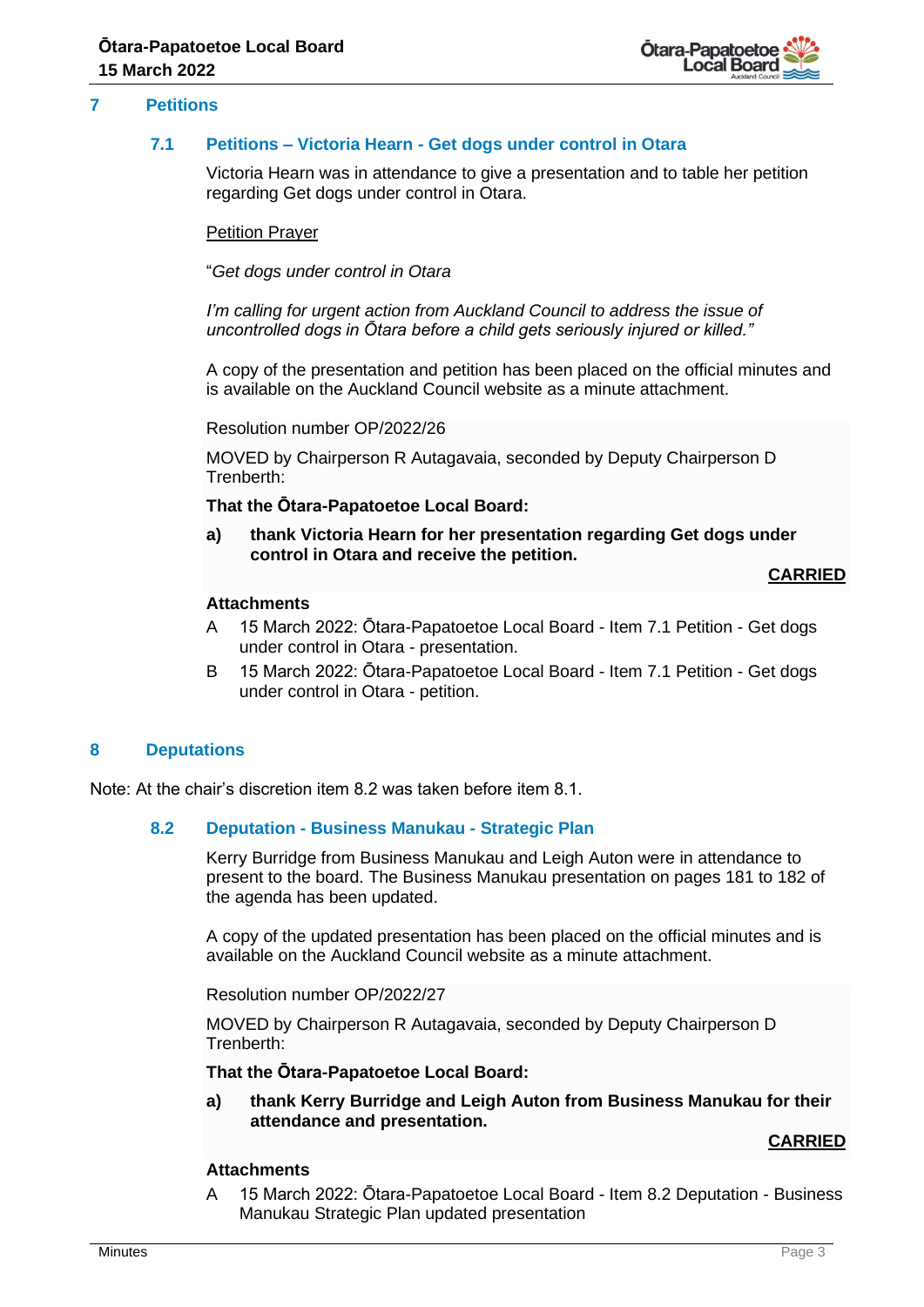

#### **Precedence of Business**

Resolution number OP/2022/28

MOVED by Chairperson R Autagavaia, seconded by Deputy Chairperson D Trenberth:

#### **That the Ōtara-Papatoetoe Local Board:**

**a) agree that Item 11: Governing Body Member Update be accorded precedence at this time.**

**CARRIED**

#### **11 Governing Body Member Update**

Resolution number OP/2022/29

MOVED by Chairperson R Autagavaia, seconded by Member R Robertson:

#### **That the Ōtara-Papatoetoe Local Board:**

**a) receive the verbal reports from the Manukau Ward Councillors Alf Filipaina and Efeso Collins.**

**CARRIED**

# **8.1 Deputation - Tāmaki Estuary Environmental Forum - Annual report**

This item was withdrawn.

#### **8.3 Deputation - Fix Up, Look Sharp**

Jane Treseder from Fix Up, Look Sharp was in attendance to present to the board. The Fix Up, Look Sharp presentation is pages 183 to 222 of the agenda.

Resolution number OP/2022/30

MOVED by Chairperson R Autagavaia, seconded by Deputy Chairperson D Trenberth:

**That the Ōtara-Papatoetoe Local Board:**

**a) thank Jane Treseder from Fix Up, Look Sharp for her attendance and presentation.**

**CARRIED**

# **9 Public Forum**

There was no public forum.

# **10 Extraordinary Business**

There was no extraordinary business.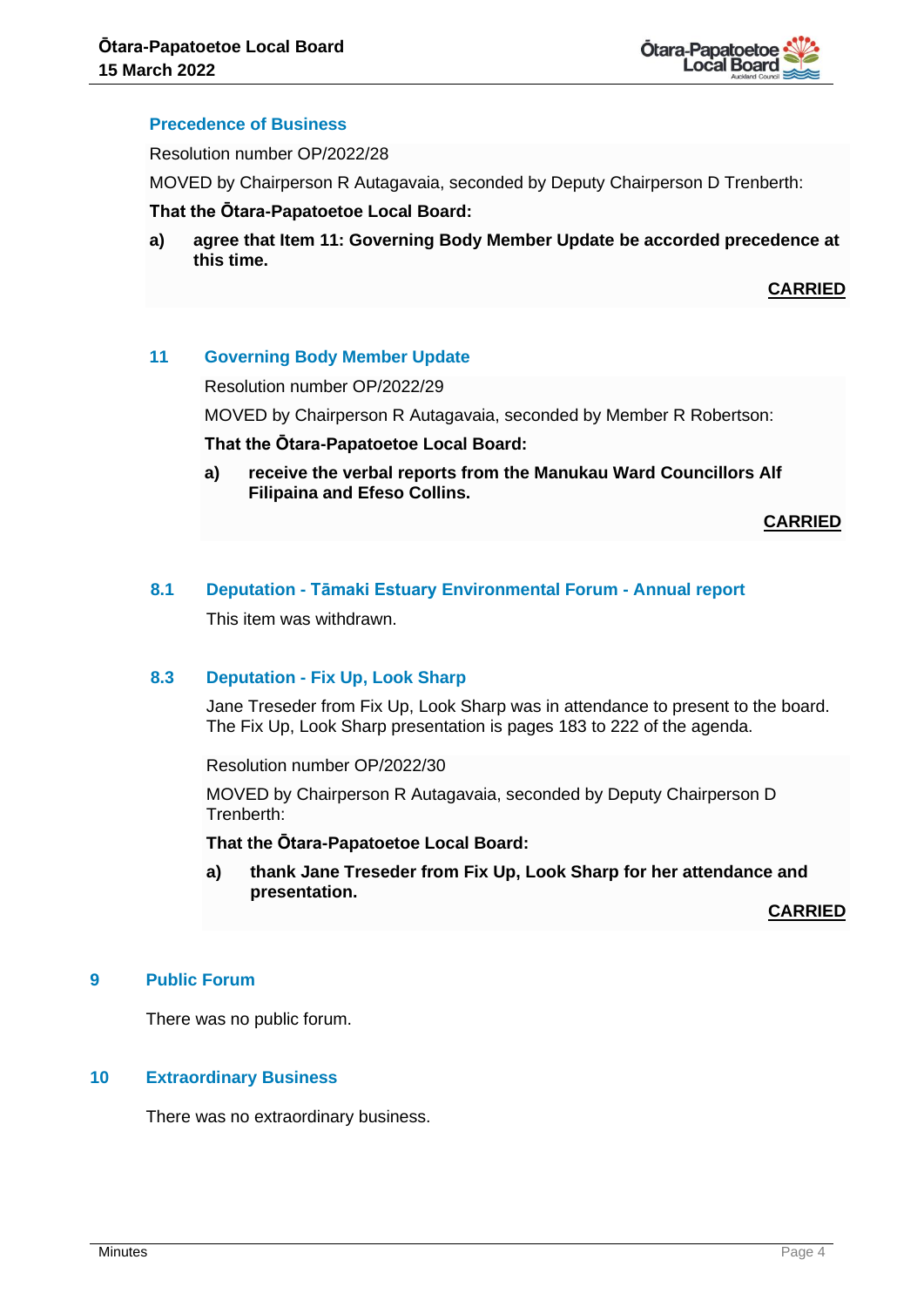

# **12 Board Members' Report**

Member Dr Ofa Dewes' report was tabled at the meeting.

A copy has been placed on the official minutes and is available on the Auckland Council website as a minute attachment.

Resolution number OP/2022/31

MOVED by Chairperson R Autagavaia, seconded by Deputy Chairperson D Trenberth:

#### **That the Ōtara-Papatoetoe Local Board;**

**a) receive the board members' written and oral reports.**

#### **CARRIED**

#### **Attachments**

A 15 March 2022: Ōtara-Papatoetoe Local Board - Item 12 Board Members' Reports - Dr Ofa Dewes report

#### **13 Chairperson's Announcements**

Resolution number OP/2022/32

MOVED by Member R Robertson, seconded by Member O Dewes:

#### **That the Ōtara-Papatoetoe Local Board:**

**a) receive the chairperson's verbal update.**

#### **CARRIED**

#### **14 Draft Manukau Sports Bowl master plan - approval of draft plan for public feedback**

#### Resolution number OP/2022/33

MOVED by Chairperson R Autagavaia, seconded by Deputy Chairperson D Trenberth:

#### **That the Ōtara-Papatoetoe Local Board:**

- **a) approve the draft Manukau Sports Bowl master plan provided in Attachment A for community engagement during April 2022**
- **b) note the challenges of online engagement in our community and request that staff pursue creative and innovative methods, including through partnering with key community stakeholders, to undertake consultation that suits our diverse community and encourages greater participation.**

**CARRIED**

#### **15 Reserve Revocation of 11R Birmingham Road, Otara**

Resolution number OP/2022/34

MOVED by Chairperson R Autagavaia, seconded by Deputy Chairperson D Trenberth:

#### **That the Ōtara-Papatoetoe Local Board:**

**a) refuse to provide feedback as the board has not been given access to a copy of the Hearing Panel recommendation report following the hearing on the proposed reserve revocation**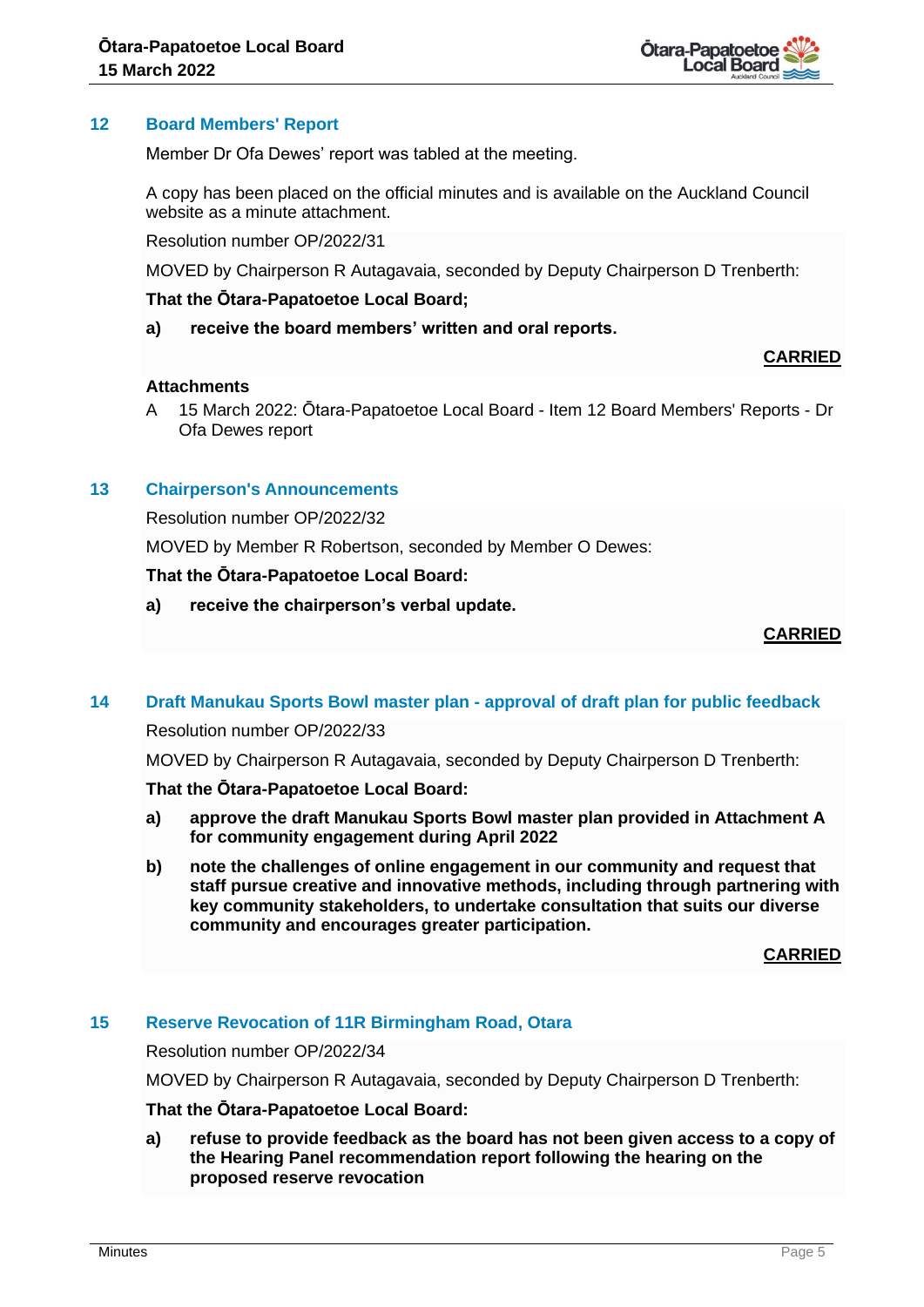

- **b) note the board does not accept the reasoning from staff for refusing to provide the Hearings report when it becomes available, which included concern about setting a precedent, a requirement that the Governing Body access the information first, the need to avoid local boards critiquing an otherwise public report, and that a Hearings report is irrelevant to local boards in providing their views**
- **c) note that it is inappropriate for staff to withhold information which will soon be a public document as this does not align with quality advice standards, transparency, the shared governance model, or the principle of making all relevant information available**
- **d) note that it is unfair to ask boards to consider the Hearings report only once it is published on a committee agenda and then provide its views at the committee, as that would not enable all local board members as a collective to meaningfully consider the Hearings report on such an important issue to the local community as the disposal of local reserves**
- **e) request the Parks, Arts, Community and Events Committee postpone consideration of this item to give the board the time to access the information from the Hearing Panel, consider it further and provide their informed views to the Governing Body**
- **f) request that the board's views in this matter and the provision of the Hearings report be given adequate weight as the reserve remains a local reserve under the board's governance until finally disposed of**
- **g) request the Chair attend the meeting of the Parks, Arts, Community and Events Committee to raise the board's concerns and state its views further**
- **h) request these resolutions be circulated to all local boards for their information and seek their support for the board's position and the principle that boards are provided all available and relevant information to inform their views.**

**CARRIED**

# **16 Unlock Old Papatoetoe: Spatial Delivery Masterplan**

Resolution number OP/2022/35

MOVED by Chairperson R Autagavaia, seconded by Member R Robertson:

# **That the Ōtara-Papatoetoe Local Board:**

**a) endorse the updated Unlock Old Papatoetoe Spatial Delivery Plan 2023 provided as Attachment A.**

# **CARRIED**

# **17 Papatoetoe Community Facility Provision Investigation**

Resolution number OP/2022/36

MOVED by Chairperson R Autagavaia, seconded by Deputy Chairperson D Trenberth:

#### **That the Ōtara-Papatoetoe Local Board:**

- **a) tautoko / endorse the findings of the Auckland Council's Papatoetoe community provision investigation 2021 as follows:**
	- **i) residents within Papatoetoe have access to library, arts and venues for hire services**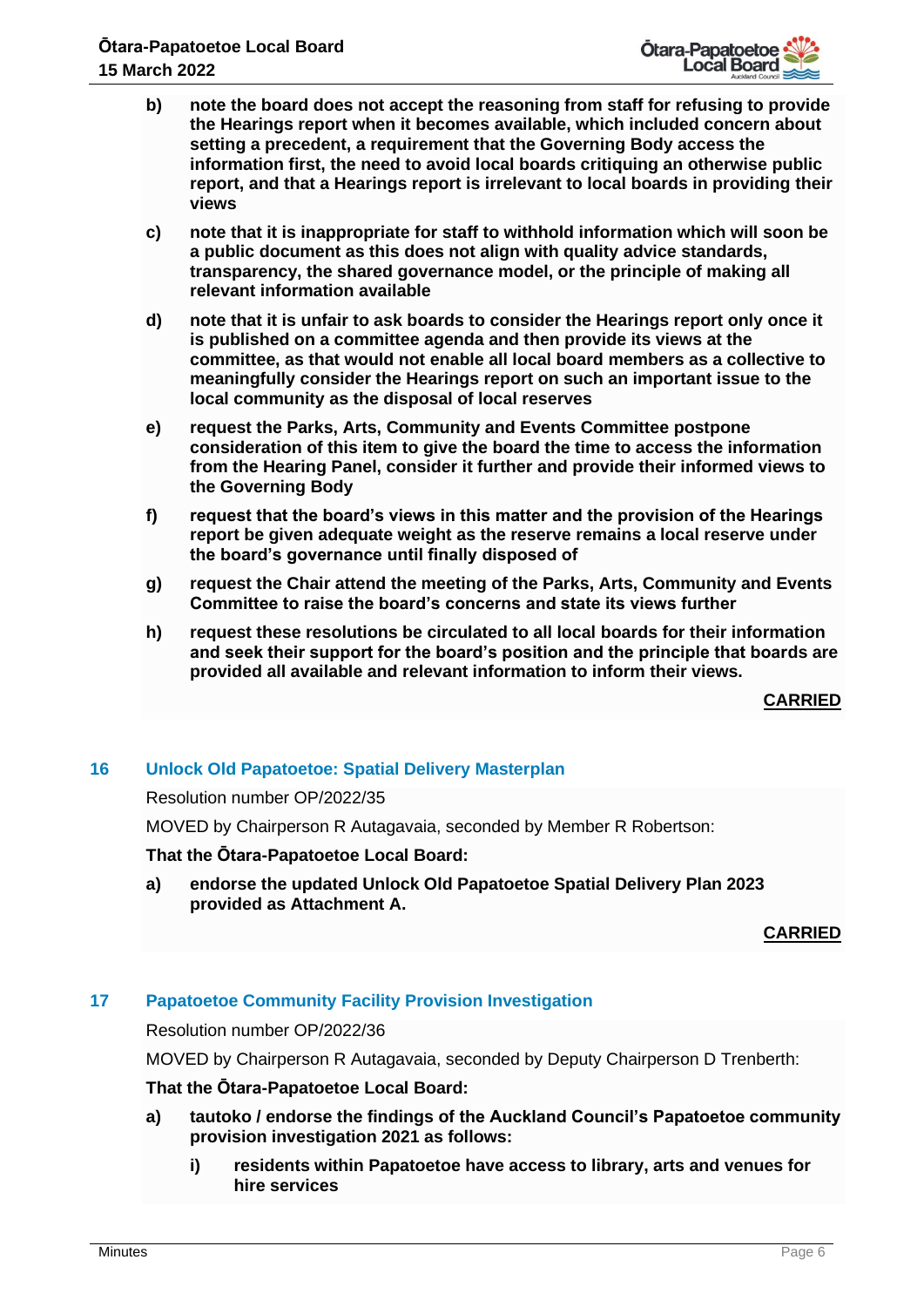

- **ii) there are no anticipated gaps in provision for library, arts or venues for hire services within Papatoetoe in the future**
- **iii) there are condition issues at Papatoetoe Library, Spotlight Theatre, Papatoetoe Chambers and Papatoetoe Town Hall**
- **iv) there is a provision gap for community space. There is one non-council community centre space in Papatoetoe. Based on the population threshold in the provision guideline, additional community space is now required. Community spaces are best to be delivered as part of an integrated facility**
- **v) residents in Papatoetoe have access to council-owned pool and leisure centre facilities, privately-owned recreation facility and community has access to neighbourhood school courts**
- **vi) there are no anticipated gaps in provision for pool and recreation services within Papatoetoe in the future**
- **vii) there are condition issues at Allan Brewster Centre that are being addressed as renewal budget allows**
- **b) tautoko / support the following key move as identified in the Papatoetoe community provision investigation 2021:** 
	- **i) investigate opportunities to optimise the ageing community facilities portfolio and to provide an integrated facility that provides library and arts and culture spaces as well as delivers additional community services space in Papatoetoe.**

**CARRIED**

# **18 Classification of reserve at 20 Newbury Street, Otara**

Resolution number OP/2022/37

MOVED by Chairperson R Autagavaia, seconded by Member O Dewes:

#### **That the Ōtara-Papatoetoe Local Board:**

- **a) classify pursuant to Section 16(1) of the Reserves Act 1977:**
	- **i) Lot 54 Deposited Plan 55184 contained in Record of Title NA35A/1455, as local purpose (community facility) reserve**
	- **ii) Lot 55 Deposited Plan 60001 contained in Record of Title NA21A/575, as local purpose (community facility) reserve.**

**CARRIED**

# **19 Council-controlled Organisations Quarterly Update: Quarter Two, 2021-22**

Resolution number OP/2022/38

MOVED by Chairperson R Autagavaia, seconded by Member O Dewes:

# **That the Ōtara-Papatoetoe Local Board:**

- **a) receive the Council-controlled Organisations Quarterly Report for Quarter Two 2021-22**
- **b) approve updates to the Joint CCO Engagement Plan 2021-2022.**

#### **CARRIED**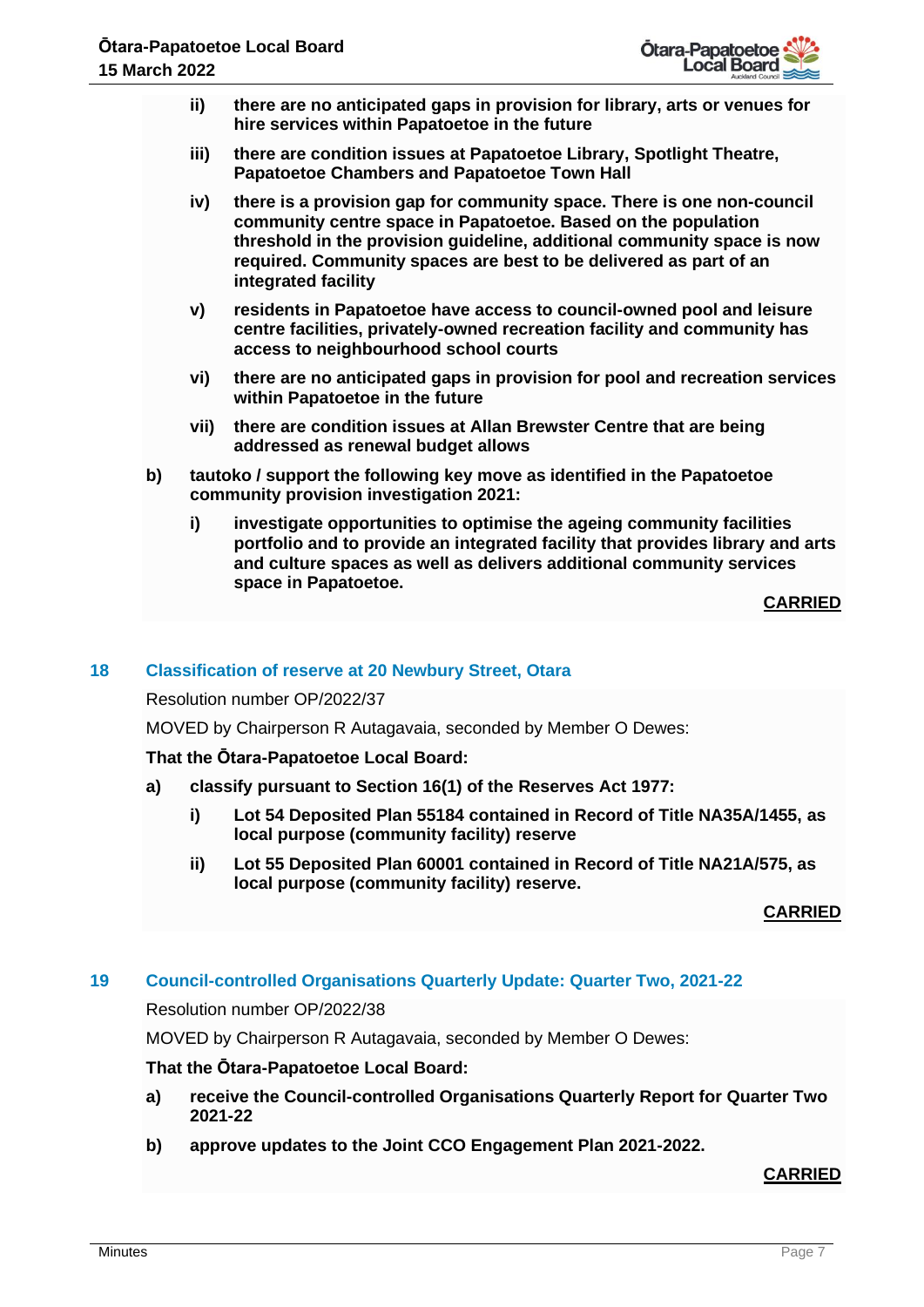

#### **20 Local board input to development of Auckland Transport's Interim Speed Management Plan**

Resolution number OP/2022/39

MOVED by Chairperson R Autagavaia, seconded by Deputy Chairperson D Trenberth:

**That the Ōtara-Papatoetoe Local Board:**

- **a) support lowering speed limits to ensure fewer deaths or serious injuries on our roads, in particular around schools and town centres**
- **b) support making roads safer by reducing speed limits to allow residents to be safer and more confident walking, cycling and utilising other micro mobility options in areas that were previously unsafe due to inappropriate speed limits**
- **c) note that supporting and encouraging micro mobility will have a positive effect on climate change through emissions reductions**
- **d) support the goal of Vision Zero, and encourage the implementation of speed limits in conjunction with other means, such as better quality roads, to achieve this goal.**

**CARRIED**

# **21 Local board resolution responses and information report**

Resolution number OP/2022/40

MOVED by Chairperson R Autagavaia, seconded by Member O Dewes:

#### **That the Ōtara-Papatoetoe Local Board:**

- **a) confirm its objection to an application for a renewal of the alcohol off-licence at Liquor Baron Ōtara 4/93 Ferguson Road, Ōtara**
- **b) note the six-monthly graffiti vandalism update in Attachment A**
- **c) note the feedback to inform a council-wide submission on the proposed amendments to the National Environmental Standards for Sources of Human Drinking Water in Attachment B**
- **d) note the Auckland Unlimited February-March newsletter in Attachment C.**

**CARRIED**

# **22 Governance Forward Work Calendar**

Resolution number OP/2022/41

MOVED by Chairperson R Autagavaia, seconded by Deputy Chairperson D Trenberth:

# **That the Ōtara-Papatoetoe Local Board:**

**a) note the Governance Forward Work Calendar**.

# **CARRIED**